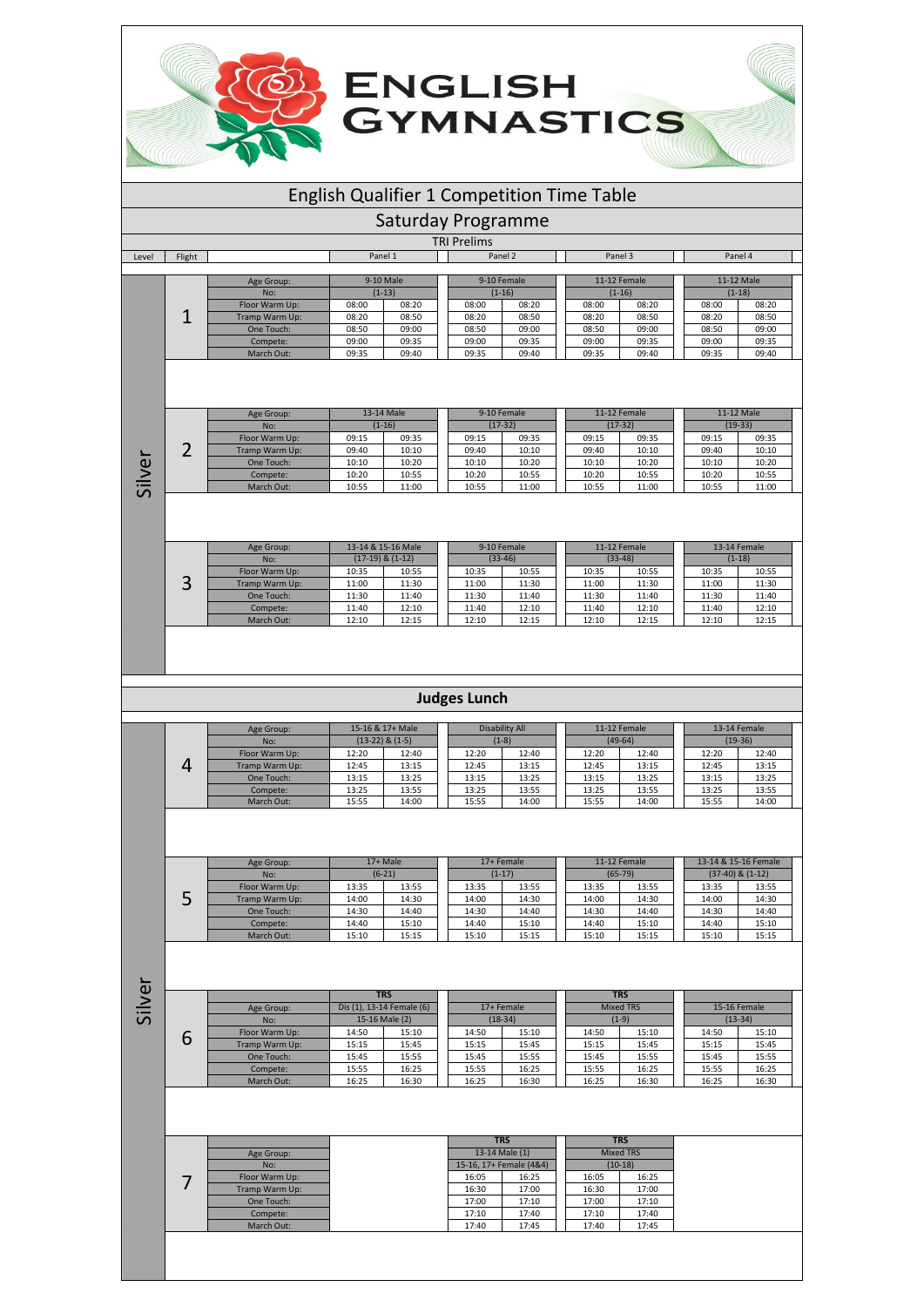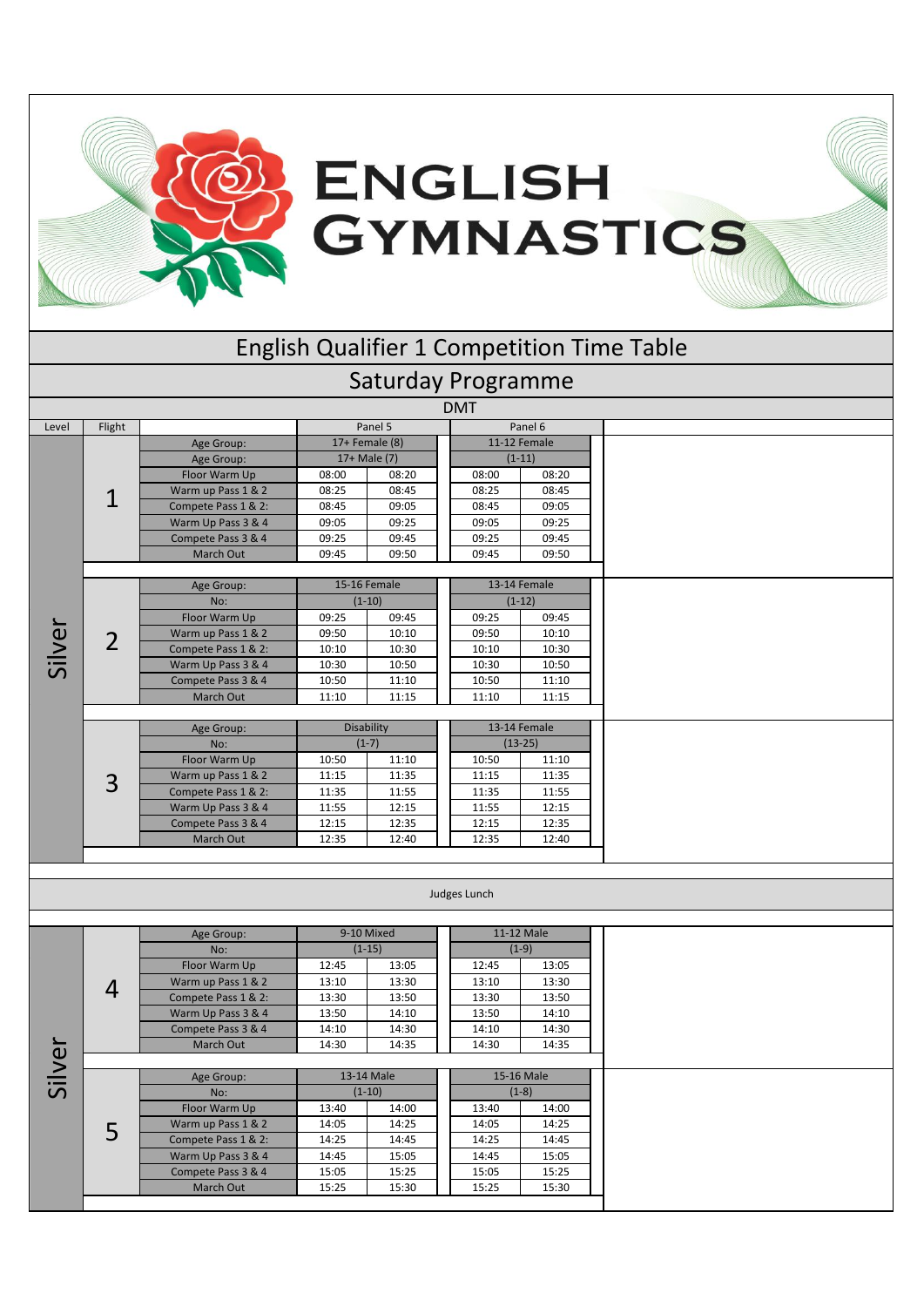## English Qualifier 1 Competition Time Table

ENGLISH<br>GYMNASTICS

|                         |                |                       |         | <b>Sunday Programme</b> |       |              |                           |                      |
|-------------------------|----------------|-----------------------|---------|-------------------------|-------|--------------|---------------------------|----------------------|
|                         |                |                       |         | <b>TRI Prelims</b>      |       |              |                           |                      |
| Level                   | <b>Flight</b>  |                       | Panel 1 |                         |       | Panel 2      |                           | Panel 3              |
|                         |                |                       |         |                         |       |              |                           |                      |
|                         |                | <b>Age Group:</b>     |         | 9-10 Male & Female      |       | 11-12 Male   |                           | 11-12 Female         |
|                         |                | No:                   |         | $(1-8)$ & $(1-6)$       |       | $(1-16)$     |                           | $(1-16)$             |
|                         |                | Floor Warm Up:        | 08:30   | 08:50                   | 08:30 | 08:50        | 08:30                     | 08:50                |
|                         | $\mathbf 1$    | <b>Tramp Warm Up:</b> | 08:55   | 09:25                   | 08:55 | 09:25        | 08:55                     | 09:25                |
|                         |                | One Touch:            | 09:25   | 09:35                   | 09:25 | 09:35        | 09:25                     | 09:35                |
|                         |                | Compete:              | 09:35   | 10:05                   | 09:35 | 10:05        | 09:35                     | 10:05                |
|                         |                | <b>March Out:</b>     | 10:05   | 10:10                   | 10:05 | 10:10        | 10:05                     | 10:10                |
|                         |                | <b>Age Group:</b>     |         | 15-16 Female            |       | 13-14 Female | 11-12 Female & 13-14 Male |                      |
|                         |                | No:                   |         | $(1-16)$                |       | $(1-15)$     |                           | $(17-18)$ & $(1-13)$ |
|                         |                | Floor Warm Up:        | 09:45   | 10:05                   | 09:45 | 10:05        | 09:45                     | 10:05                |
|                         | $\overline{2}$ | <b>Tramp Warm Up:</b> | 10:10   | 10:40                   | 10:10 | 10:40        | 10:10                     | 10:40                |
|                         |                | One Touch:            | 10:40   | 10:50                   | 10:40 | 10:50        | 10:40                     | 10:50                |
| $\overline{a}$          |                | Compete:              | 10:50   | 11:20                   | 10:50 | 11:20        | 10:50                     | 11:20                |
| $\overline{\mathbf{C}}$ |                | <b>March Out:</b>     | 11:20   | 11:25                   | 11:20 | 11:25        | 11:20                     | 11:25                |

|   | <b>Age Group</b><br>No: |       | 15-16 Female<br>$(17-28)$ |       | 13-14 Female<br>$(16-28)$ |       | 13-14 Male & 17-21 Male<br>$(14-22)$ & $(1-6)$ |
|---|-------------------------|-------|---------------------------|-------|---------------------------|-------|------------------------------------------------|
|   |                         |       |                           |       |                           |       |                                                |
|   | <b>Floor Warm Up:</b>   | 11:00 | 11:20                     | 11:00 | 11:20                     | 11:00 | 11:20                                          |
| ت | <b>Tramp warm Up:</b>   | 11:25 | 11:55                     | 11:25 | 11:55                     | 11:25 | 11:55                                          |
|   | One Touch:              | 11:55 | 12:05                     | 11:55 | 12:05                     | 11:55 | 12:05                                          |
|   | Compete:                | 12:05 | 12:35                     | 12:05 | 12:35                     | 12:05 | 12:35                                          |
|   | March Out:              | 12:35 | 12:40                     | 12:35 | 12:40                     | 12:35 | 12:40                                          |

## Judges Lunch

| <b>Age Group</b><br>No: |       | Disability Cat 1 & Cat 2<br>$(1-9)$ & $(1-9)$ |       | 17-21 Female<br>$(1-12)$ | 17-21 Male | $(7-20)$ |
|-------------------------|-------|-----------------------------------------------|-------|--------------------------|------------|----------|
| <b>Floor Warm Up:</b>   | 12:35 | 12:55                                         | 12:35 | 12:55                    | 12:35      | 12:55    |
| <b>Tramp warm Up:</b>   | 13:20 | 13:50                                         | 13:20 | 13:50                    | 13:20      | 13:50    |
| One Touch:              | 13:50 | 14:00                                         | 13:50 | 14:00                    | 13:50      | 14:00    |
| Compete:                | 14:00 | 14:30                                         | 14:00 | 14:30                    | 14:00      | 14:30    |
| March Out:              | 14:30 | 14:35                                         | 14:30 | 14:35                    | 14:30      | 14:35    |

Gold

5

**Leve** 

| <b>Age Group</b>      |       | 15-16 Male |       | 17-21 Female |       | <b>Senior Male &amp; Female</b> |
|-----------------------|-------|------------|-------|--------------|-------|---------------------------------|
| No:                   |       | $(1-11)$   |       | $(13-21)$    |       | $(1-11)$ & $(1-6)$              |
| <b>Floor Warm Up:</b> | 14:10 | 14:30      | 14:10 | 14:30        | 14:10 | 14:30                           |
| Tramp warm Up:        | 14:35 | 15:05      | 14:35 | 15:05        | 14:35 | 15:05                           |
| One Touch:            | 15:05 | 15:15      | 15:05 | 15:15        | 15:05 | 15:15                           |
| Compete:              | 15:15 | 15:45      | 15:15 | 15:45        | 15:15 | 15:45                           |
| March Out:            | 15:45 | 15:50      | 15:45 | 15:50        | 15:45 | 15:50                           |
|                       |       |            |       |              |       |                                 |

|   |                       | <b>TRS</b> |       |  | <b>TRS</b>             |                             |       | <b>TRS</b>                 |       |  |
|---|-----------------------|------------|-------|--|------------------------|-----------------------------|-------|----------------------------|-------|--|
|   | <b>Age Group</b>      | 9-12 Mixed |       |  |                        | 13-14 Male & Female (2 & 7) |       | 15-16 Female (8)           |       |  |
| 6 | No:                   | $(1-12)$   |       |  | 15-16 Male (1) Dis (1) |                             |       | Senior Male & Female (2&3) |       |  |
|   | <b>Floor Warm Up:</b> | 15:25      | 15:45 |  | 15:25                  | 15:45                       | 15:25 | 15:45                      |       |  |
|   | <b>Tramp warm Up:</b> | 15:50      | 16:25 |  | 15:50                  | 16:25                       |       | 15:50                      | 16:25 |  |
|   | One Touch:            | 16:25      | 16:40 |  | 16:25                  | 16:40                       |       | 16:25                      | 16:40 |  |
|   | Compete:              | 16:40      | 17:15 |  | 16:40                  | 17:15                       |       | 16:40                      | 17:15 |  |
|   | March Out:            | 17:15      | 17:20 |  | 17:15                  | 17:20                       |       | 17:15                      | 17:20 |  |